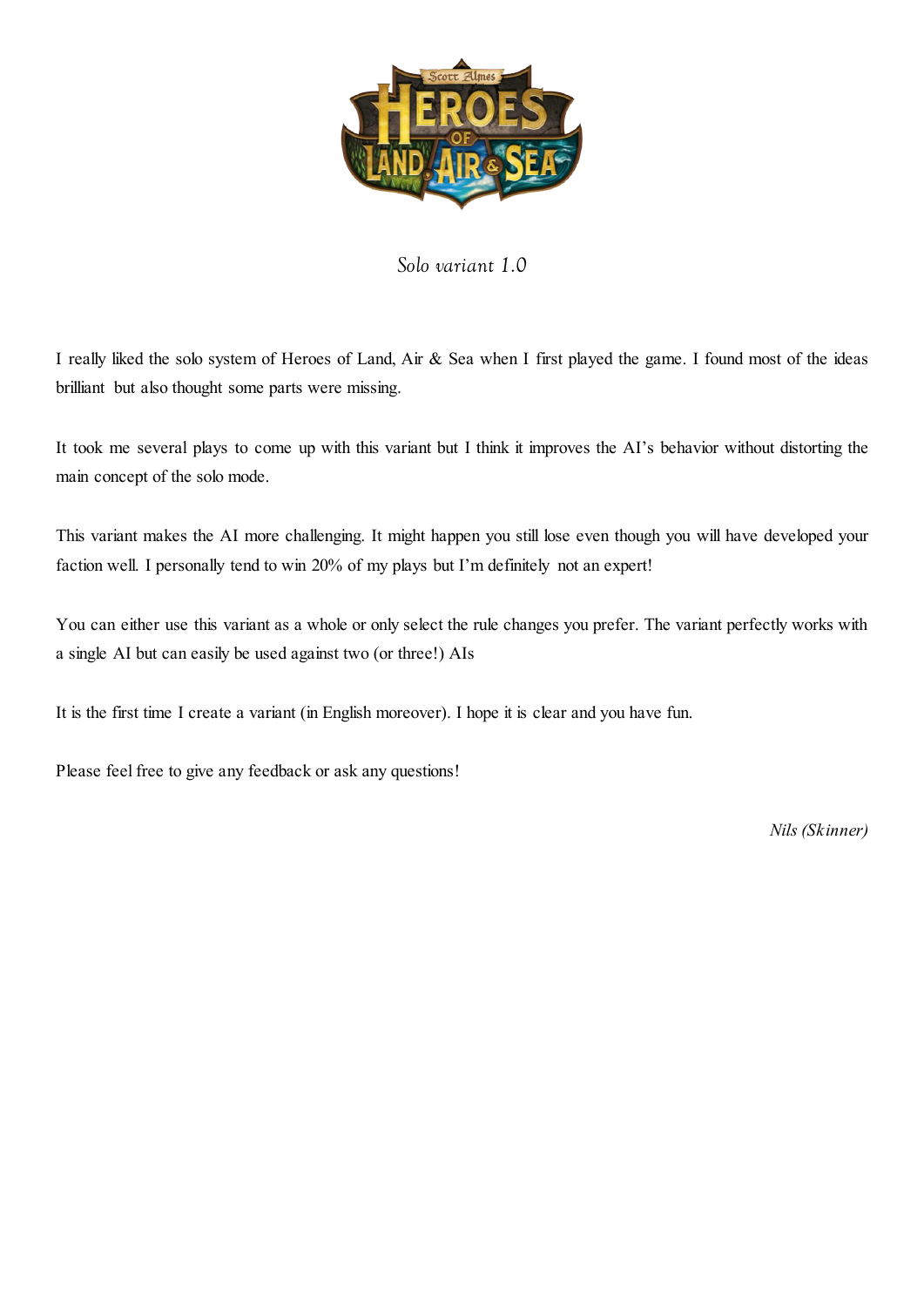### **Exploration move**

When instructed to make an Exploration move, the AI goes toward the closest Exploration token in order to pick it up. The AI's army **must end its movement** on the token's region to claim it: passing through has no effect.

If several Exploration tokens are at the same range, the AI's army uses the compass to determine what direction it chooses.

When making an Exploration move, the AI **never** enters a region filled with enemies (even if the enemies' army has a lower strength value)! Only Attack actions make the AI attack.

The limitation of regions the AI's army can move remains the same.

### *1 General moves*

When the AI's action fails, the hero and its army will make an **Exploration move** instead of a random move.

### *2 AI's air vessel*

The AI's air vessel can move up to **3 sea or land regions**. It can move through the center sea with no additional cost. The AI's air vessel can make an Exploration move as any AI's army. *Remember the AI's air vessel collects only the Exploration tokens it stops on!* 

### *3 AI's sea vessel*

The AI's sea vessel can move up to **2 sea regions**. It enters and leaves a shore **for no cost** and always ends its movement at a shore.

When entering the center sea, the AI's sea vessel **must stop** (and finish its movement at a shore) unless it started moving from a shore in the center sea.

The AI's sea vessel can make an Exploration move as any AI's army.

Before ending its movement at a shore, the AI's sea vessel collects the Exploration token(s) in the sea region it has stopped in.

When making an Exploration move, the AI's sea vessel selects its destination shore in this order of priority:

- 1. A land region with at least one Exploration token
- 2. A land region producing the type of resources the AI owns the least
- 3. Select randomly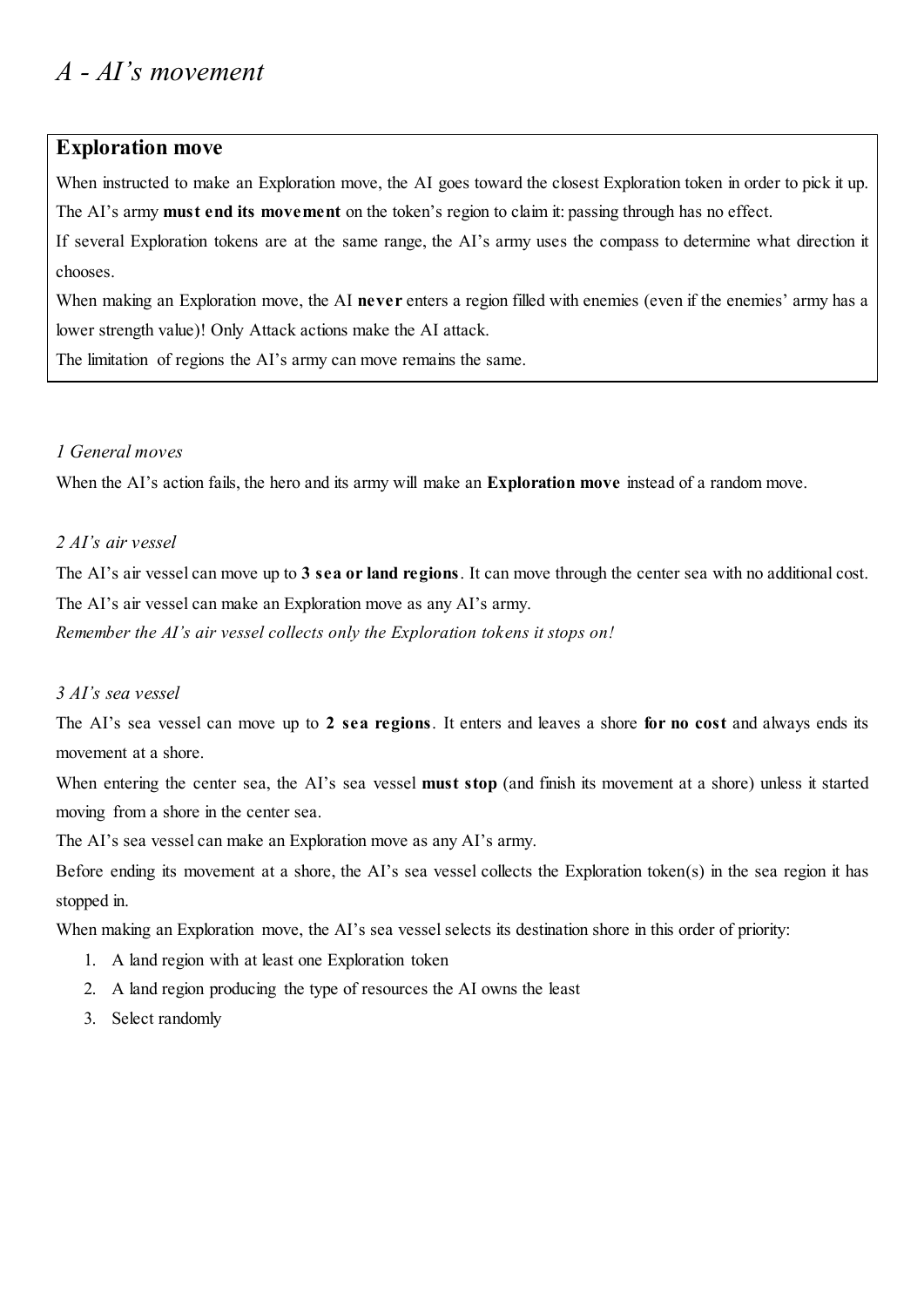### *B - AI's recruitment*

When instructed to Recruit a **warrior** as an action, the AI's army will **also** recruit a serf **if the army does not already contain one**. The AI must still spend 1 food for the recruited serf. *Reason: Having serfs in its army helps the AI build towers.* 

# *C - AI more aggressive*

When instructed to Attack, the AI's army will **automatically** selects the player's capital as a target **if the player's capital has a lower strength value** than the AI's army (the AI's army must be able to reach the capital). If the player's capital strength value is higher, the AI's army will attack another player's army as usual. *Reason: It will be dangerous for the player to leave their capital with no defense.* 

## *D - AI's capital defense*

When the player attacks the AI's capital and there is no hero to defend it, the AI will **automatically** calls back its closest hero's army to defend it. **No Tactics, Abilities or Spells can prevent this**! *Reason : Taking out the AI's capital remains possible but becomes more difficult.*

## *E - Building up AI's capital*

During a fight, if the AI plays the action **Build (Capital)** as a strength value, the AI will immediately try to build up its capital's level at the end of the fight by spending **2 more ores** than necessary. If the action fails, do not move any hero's army. This is an extra action: the AI will still draw a random action for its next hero's army.

When instructed to Build (Capital) as a normal action, the AI still pay **the normal cost of ores** to build up its capital's level.

*Reason: The AI keeps building up its capital even while fighting often.* 

### *F - AI's spells*

After casting a spell from a Research action, if the AI owns at least 6 mana, it will **spend 3 more** in order to gain 1 additional victory point.

*Reason: The AI usually spends very few mana during the game.*